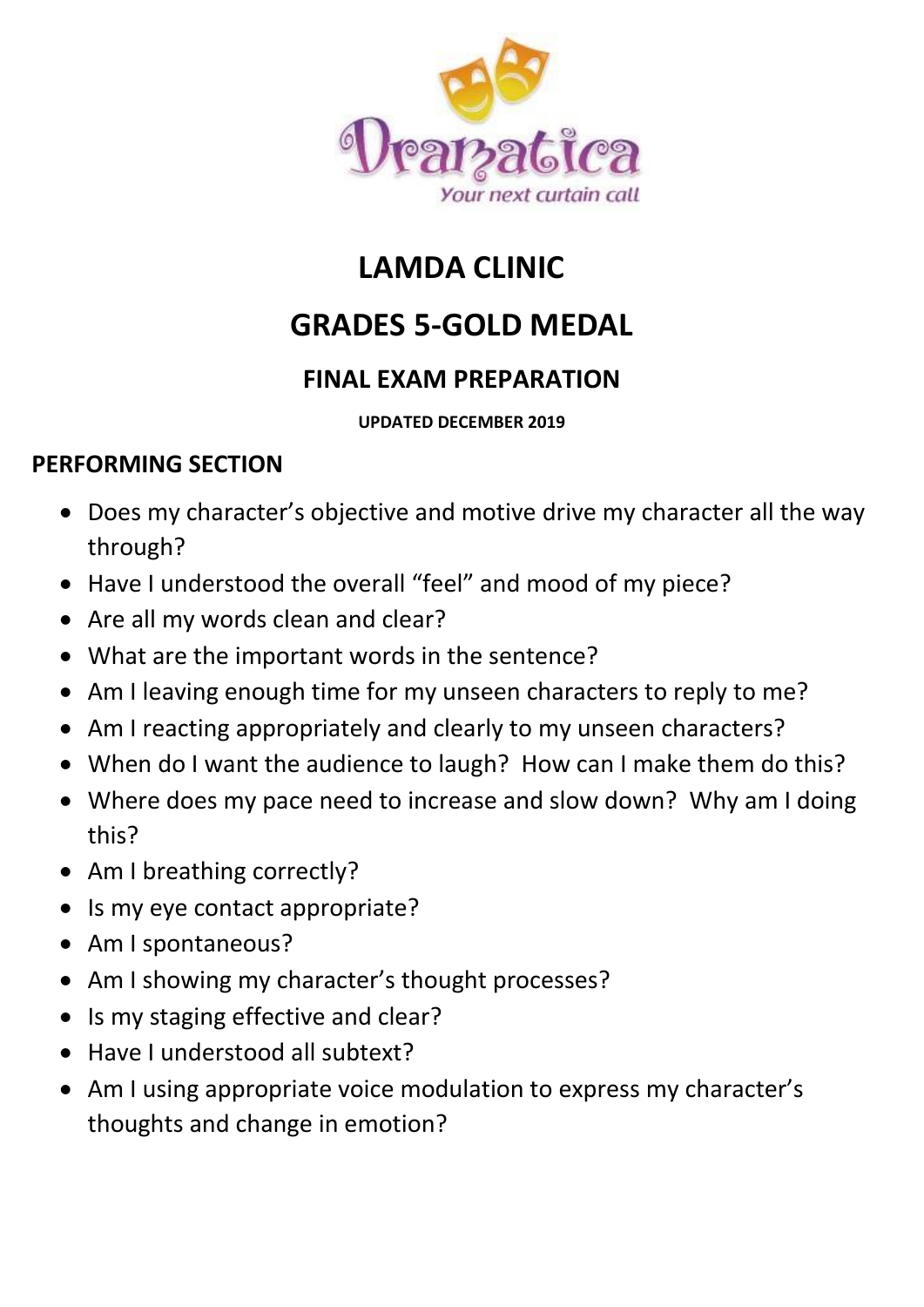#### **USE OF PAUSE**

#### • **ALL pauses MUST be active. Why are you pausing?**

- o To emphasise a point?
- o To allow for the audience to laugh?
- $\circ$  To allow for the audience to react?
- o To allow for the unseen characters to react?
- o So your character can react?
- o To change the mood/direction?
- o To use your space?
- o To enhance the tension?

#### **PROXEMICS**

- **Distance between you and another person/thing on stage**
	- o What does the distance between you mean to the audience?
	- o How can you show distance between you and the unseen?
	- o How does your acting change depending on the distance?
	- o How does your eye contact change?
	- o Are you giving enough clues to the audience?

### **KNOWLEDGE SECTION**

- Have you put your scenes into context?
- Have you shown that your character is linked to and affected by:
	- o Themes
	- o Other characters
	- o Staging
	- o Plot
	- o Sub-plot
- Do you understand the process of breathing and how this affected your different performances? (BRONZE – useful to ALL MEDALS!)
- Have you shown that you understand the difference between the OBJECTIVE and the SUPER OBJECTIVE, and the relationship between the 2?
- (SILVER) Do you understand the importance of the writer's style and period and how it affects your character and your portrayal of this?